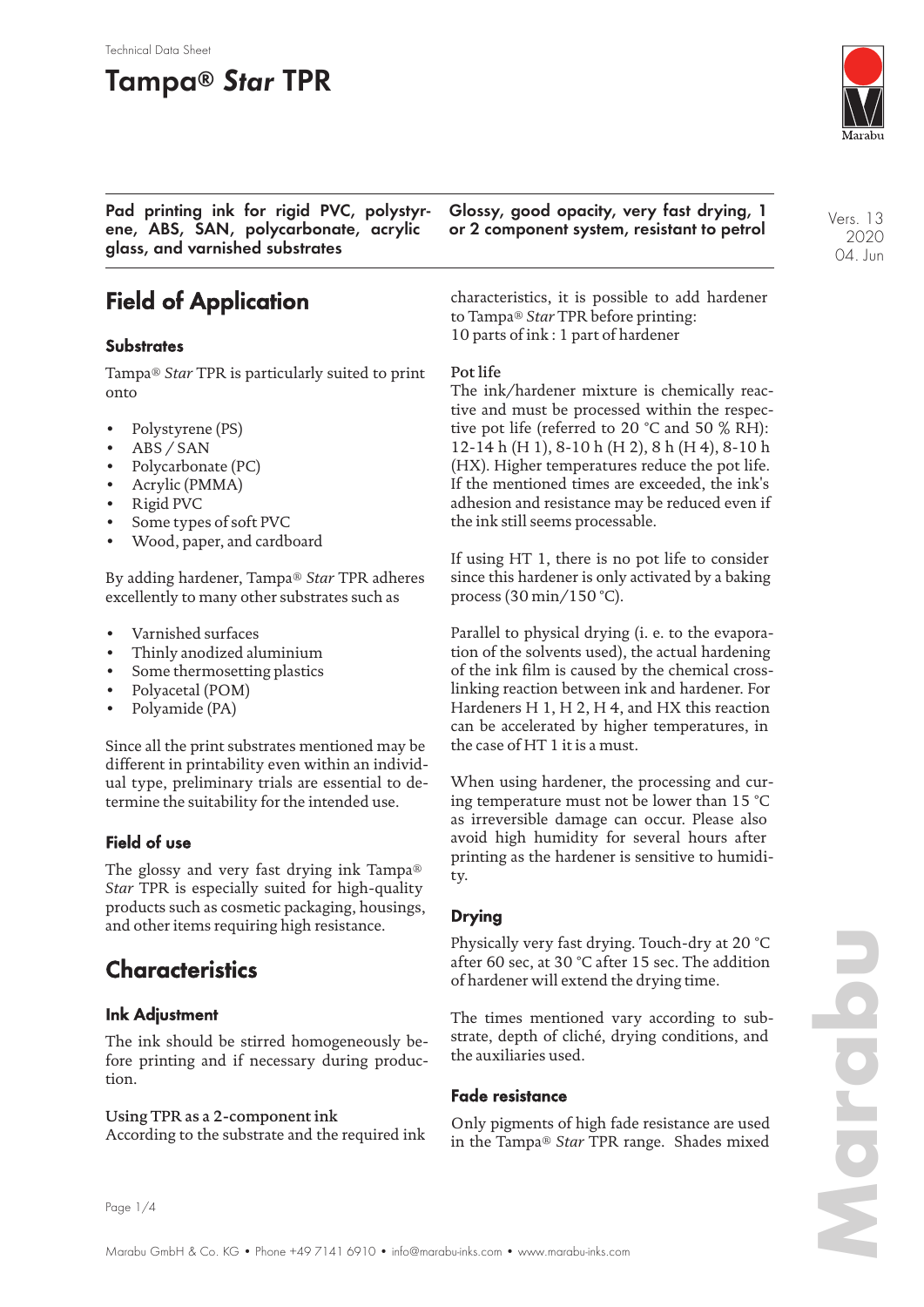#### Technical Data Sheet

# **Tampa® Star TPR**

by adding overprint varnish or other colour shades, and especially white, have a reduced fade and weather resistance depending on their mixing ratio. The fade resistance also decreases if the printed ink film thickness is reduced. The pigments used are resistant to solvents and plasticizers.

### **Stress resistance**

After proper and thorough drying, the ink film exhibits outstanding adhesion as well as rub, scratch, and block resistance and is resistant to petrol. In some cases surface stability as well as adhesion and resistance to solvents may be improved by adding a hardener.

### **Range**

#### Basic Shades

| 920 | Lemon            |
|-----|------------------|
| 922 | Light Yellow     |
| 924 | Medium Yellow    |
| 926 | Orange           |
| 930 | Vermilion        |
| 932 | Scarlet Red      |
| 934 | Carmine Red      |
| 936 | Magenta          |
| 940 | Brown            |
| 950 | Violet           |
| 952 | Ultramarine Blue |
| 954 | Medium Blue      |
| 956 | Brilliant Blue   |
| 960 | Blue Green       |
| 962 | Grass Green      |
| 970 | White            |
| 980 | Black            |
|     |                  |

#### 4-Colour Process Shades Standard

| 409 | Transparent Base |
|-----|------------------|
| 429 | Process Yellow   |
| 439 | Process Magenta  |
| 459 | Process Cyan     |
| 489 | Process Black    |

#### High Opaque Shades

| 122 | High Opaque Light Yellow |  |
|-----|--------------------------|--|
| --- |                          |  |

- 130 High Opaque Vermilion<br>152 High Opaque Ultramarii High Opaque Ultramarine Blue
- 162 High Opaque Grass Green
- 170 Opaque White

#### Press-Ready Metallics

| 191 | Silver         |
|-----|----------------|
| 192 | Rich Pale Gold |



Vers. 13 2020 04. Jun

193 Rich Gold

#### Further Products

910 Overprint Varnish

All shades are intermixable. Mixing with other ink types or auxiliaries must be avoided in order to maintain the special characteristics of this ink.

All basic shades are included in our Marabu-ColorFormulator (MCF). They build the basis for the calculation of individual colour matching formulas, as well as for shades of the common colour reference systems HKS®, PAN-TONE®, and RAL®. All formulas are stored in the Marabu-ColorManager software.

Additionally there are high-opaque formulas available marked with + + behind the reference name. These formulas have been developed by using the System Tampacolor formulas for basic and high-opaque shades excluding the semitransparent, resp. transparent shades.

### **Metallics**

#### Metallic Powders

| S 181            | Aluminium                | 17%   |
|------------------|--------------------------|-------|
| S <sub>182</sub> | Rich Pale Gold           | 25%   |
| S <sub>183</sub> | Rich Gold                | 25%   |
| S <sub>184</sub> | Pale Gold                | 25%   |
| S <sub>186</sub> | Copper                   | 33%   |
| S <sub>190</sub> | Aluminium, rub-resistant | 12.5% |

These metallics are added to TPR 910 in the recommended amount, whereas the addition may be individually adjusted to the respective application. We recommend preparing a mixture which can be processed within a maximum of 8 h since metallic mixtures usually cannot be stored. Due to their chemical structure, the processing time of mixtures with Pale Gold S 184 and Copper S 186 is even reduced to 4 h.

Owing to the bigger pigment size of Metallic Powders we recommend the use of a halftone cliché with a minimum depth of 25-30 µm. Shades made of Metallic Powders are always subject to an increased dry abrasion which can only be reduced by overvarnishing. All metallic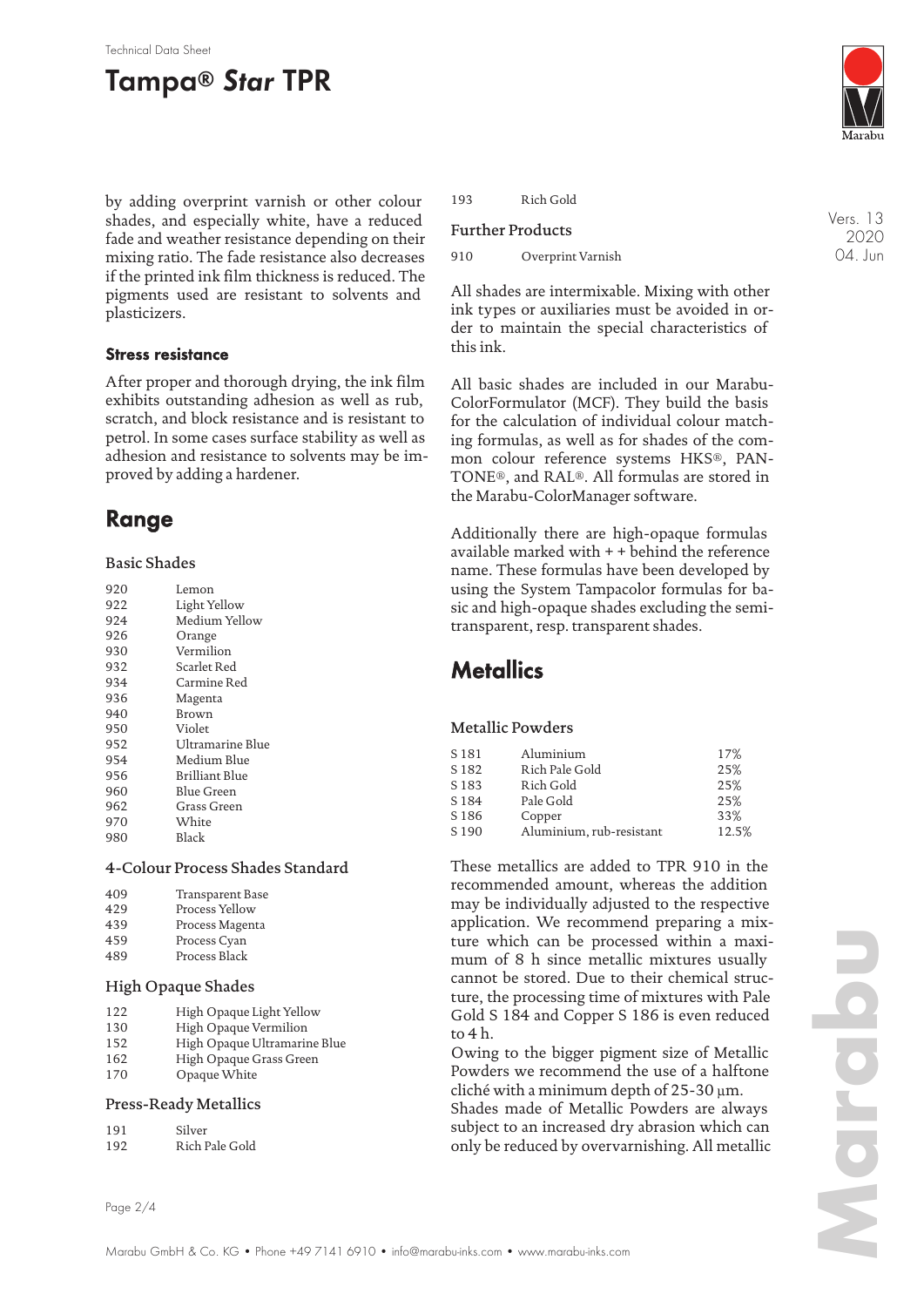# **Tampa® Star TPR**

shades are displayed in the Marabu "Screen Printing Metallics" colour chart.

## **Auxiliaries**

| <b>TPV</b>       | Thinner                       | 10-20%    |
|------------------|-------------------------------|-----------|
| TPV <sub>2</sub> | Thinner, fast                 | 10-20%    |
| TPV <sub>3</sub> | Thinner, slow                 | 10-20%    |
| TPV <sub>7</sub> | Thinner                       | 10-20%    |
| H1               | Hardener                      | 10%       |
| H <sub>2</sub>   | Hardener, fast                | 10%       |
| <b>HX</b>        | Hardener                      | 10%       |
| H <sub>4</sub>   | Hardener, highly resistant    | 10%       |
| HT1              | Hardener, heat reactive       | 10%       |
| SA 1             | Surface Additive              | $3 - 5%$  |
| MP               | Matting Powder                | $2 - 4%$  |
| <b>OP170</b>     | Opaquing Paste                | $0 - 15%$ |
| SV <sub>1</sub>  | Retarder                      | $0 - 15%$ |
| AP               | Antistatic Paste              | $0 - 10%$ |
| <b>VP</b>        | Retarder Paste                | $0 - 10%$ |
| ES               | Printing Modifier             | $0-1%$    |
| UR <sub>3</sub>  | Cleaner (flp. $42^{\circ}$ C) |           |
| UR <sub>4</sub>  | Cleaner (flp. $52^{\circ}$ C) |           |
| UR <sub>5</sub>  | Cleaner (flp. $72^{\circ}$ C) |           |
|                  |                               |           |

Thinner is added to the ink to adjust the printing viscosity. The choice of thinner and the amount added are highly dependant upon the local climate and the printing speed.

TPV 7 is an all-purpose thinner for improved ink transfer for fast printing. It features good mixing and solving properties, combined with a long processing period.

For slow printing sequences and fine motifs, it may be necessary to add retarder to the thinner. For an additional thinning of the ink containing retarder, only pure thinner should be used. An excessive addition may result in ink transfer problems.

Hardener H 1 dries slowly, forms a flexible ink film, is non-yellowing and therefore suitable for outdoor applications.

Hardener H 2 dries quickly, forms a rigid ink film, and is not suitable for outdoor applications.

Hardener H 4 is used for significantly increased requirements concerning resistance to water and humidity and is suitable for outdoor use.

Hardener HX has the same properties as Hardener H 1, but is manufactured without the use of aromatic hydrocarbons.

All hardeners are sensitive to humidity and always to be stored in a sealed container. They can be added for increased resistance and adhesion and must be stirred well and homogeneously into the undiluted ink shortly before use. The mixture ink/hardener is not storable and must be processed within pot life. If using HT 1, there is no pot life to consider since this hardener is only activated by a baking process (30  $min/150 °C$ ).

The addition of surface additive SA 1 can increase the resistance against abrasion and other mechanical stress. At the same time, it is possible to improve the ink transfer from pad to substrate (recommended addition 3-5 %, max. 10 %).

By adding Matting Powder MP the ink film can be matted individually (preliminary trials in terms of adhesion and resistance are essential, white shades addition max. 2 %).

By adding Opaquing Paste 170, the opacity of colour shades can significantly be increased without considerably influencing the chemical and dry abrasion resistance. OP 170 is not suitable for white shades, and should not be used for prints that will be exposed to more than 2 years outdoor application.

The addition of Antistatic Paste AP reduces the impact of static charge on the ink. It lowers the viscosity of the ink and non-polar components help to avoid "stringy" behaviour when printing onto non-polar substrates.

The addition of Antistatic Paste AP reduces the impact of static charge on the ink. It lowers the viscosity of the ink and non-polar components help to avoid "stringy" behaviour when printing onto non-polar substrates.

Printing Modifier ES contains silicone and can be used to rectify flow problems on critical substrates. If an excessive amount is added, flow problems are increased and adhesion may be reduced, especially when overprinting. The use of ES may reduce the degree of gloss.

The cleaners UR 3 and UR 4 are recommended